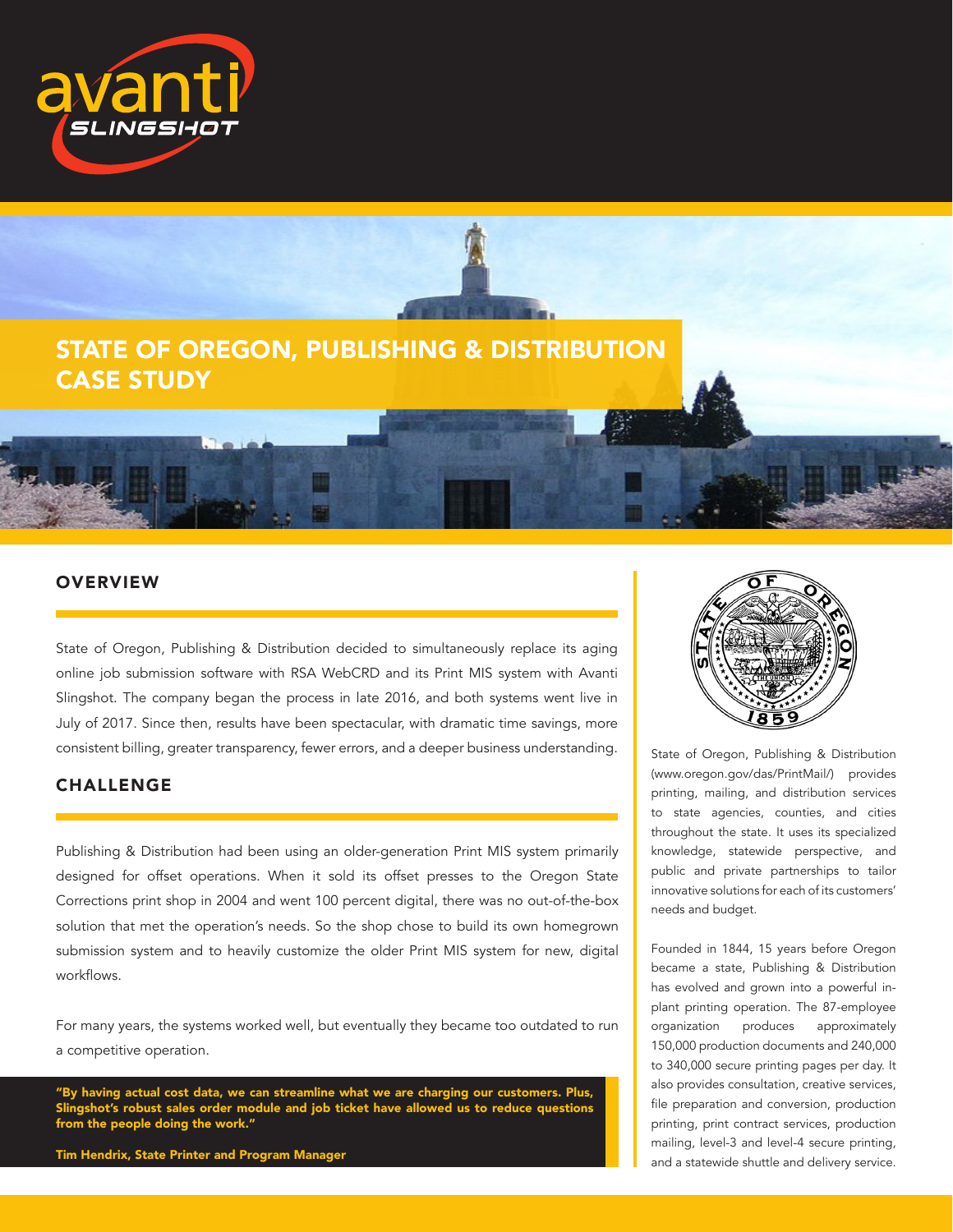

## THESE WERE SOME OF THE CHALLENGES:

- Break points interrupted the workflow, and inconsistencies appeared in the inventory and purchasing departments
- Billing reflected actual costs rather than estimates, which frustrated customers who had to deal with fluctuating prices on repeat jobs
- Capturing information to build complete jobs became impossible, forcing CSRs to re-key order information into the Print MIS, adding labor time and potential errors
- Chargebacks were difficult as they involved manually consolidating data from a variety of disparate systems
- The custom-written software, with its decade-old database, operating system, and server, was expensive and challenging to maintain

## SOLUTION

Tim Hendrix, State Printer and Program Manager, decided to replace the web submission and Print MIS systems simultaneously with Rochester Software Associates WebCRD and Avanti Slingshot. Both systems are modern tools that meet the digital needs of the shop, and critically, Slingshot has integrated into many existing systems to better streamline and automate the operations.

It took Publishing and Distribution about thirteen months to implement and integrate both systems. Nearly all staff now use Slingshot to perform their jobs, a significant improvement over the old system which the staff used only for basic job status information.

"We didn't try to mirror what we were doing in our existing system; we improved upon it. We had essentially hit the ceiling, having customized our previous software to bend to everything we do. Now, we are adapting ourselves to what the software is asking, as we feel this is a more efficient way to do things."

Joe Verardo, Customer Service Manager

"One of our key factors when looking into a new Print MIS was that we needed to bill from the estimates. We needed to know from the very beginning what we would be charging customers so that they would be in the know from the quote."

Tim Hendrix, State Printer and Program Manager

## THESE ARE SOME OF THE BENEFITS THE COMPANY HAS REALIZED:

- **Jobs** are submitted into WebCRD by the State's internal customers
- **Slingshot automatically receives jobs from WebCRD, which** eliminates rekeying time and potential errors
- **Job tickets now contain all ticketing details and notes related** to production, instead of notes scribbled in the margins
- Staff use barcode scanners to check into and out of jobs. These keystroke-saving devices enable staff to quickly update job progress so that anyone in the organization can track job status
- **Email triggers are set up to alert the appropriate staff of** incoming work or job issues
- Additional triggers are set to automatically alert customers that jobs have been received, produced and shipped
- **Jobs are now consistently priced based on estimates rather** than actual cost, which has significantly improved customer satisfaction
- Production work received online has increased by more than 40% to 65 to 70 jobs per day
- Chargeback reports are automatically consolidated and sent to the State of Oregon central billing system. Previously, these reports were painstakingly compiled from actual data and manually reviewed. This required a full-time, dedicated employee who can now accomplish this in about four hours per week. His time is now spent extending and enhancing operational systems
- Reports are now generated to provide detailed breakdowns of job costs. The previous MIS system was unable to provide this level of detail promptly. The in-plant manager can now make better decisions by knowing costs down to the penny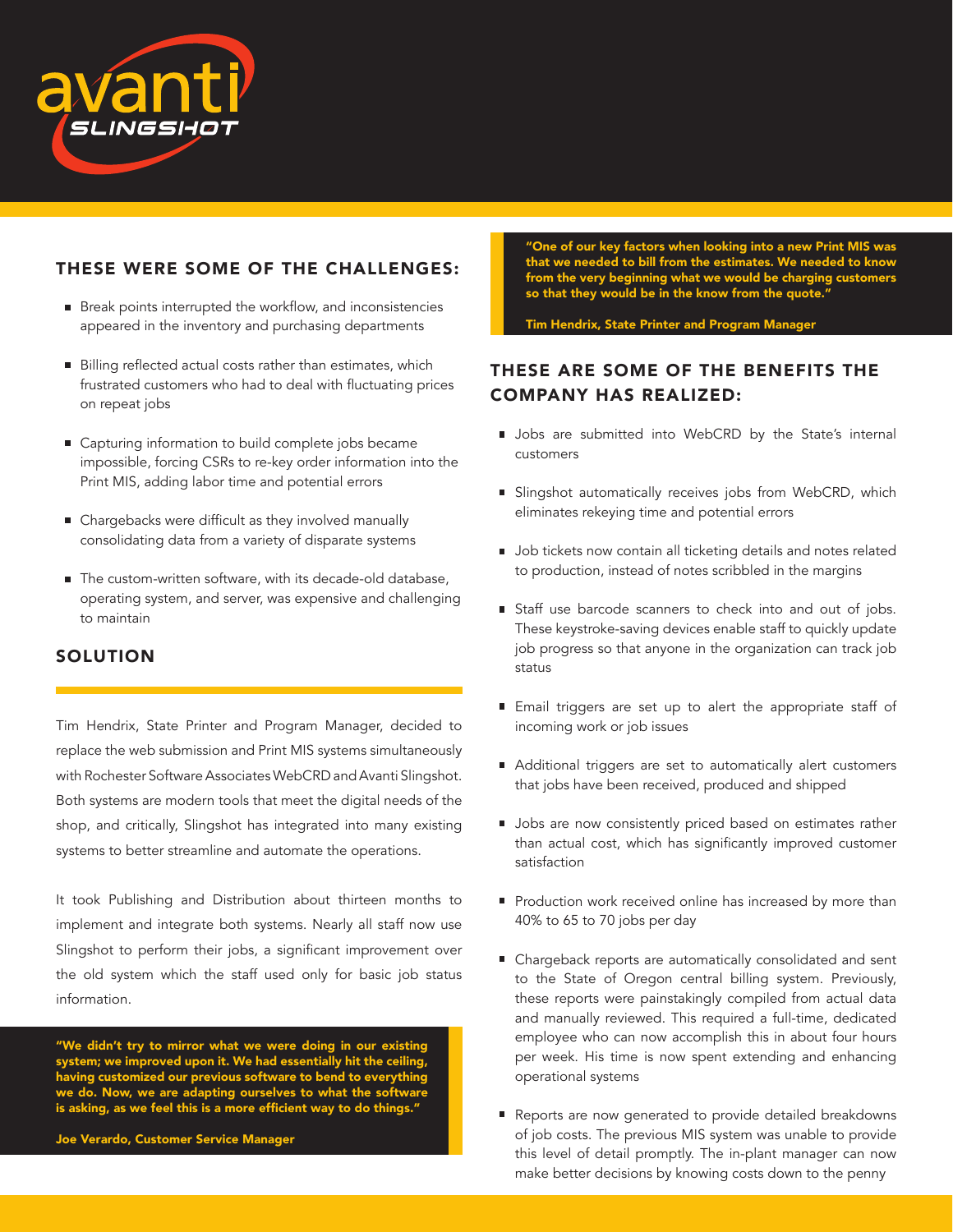

#### RESULTS

Publishing & Distribution has experienced significant time savings since implementing the new systems. Managers also have a better understanding of their business and their job costs. A customer recently requested copies of a specific job from several months back and Hendrix was able to go into Slingshot and retrieve details of times, change orders, delivery charges, and so forth. He had never been able to do that before. This sort of transparency is crucial to a government printing operation.

The company also finds that Slingshot increases accuracy and reduces errors because it breaks down tasks in greater detail and provides better instructions. Improved access to data at a click of a button helps field customer requests and gives managers a better understanding of business profitability.

Triggers are one of the most exciting features for Hendrix. Staff is alerted to incoming work and issues, this improves their productivity, and automated customer notifications strengthen their customers' feeling of responsiveness. The result is a more responsive, smoother-running operation.

"We have started to think outside the box with what we can do with Slingshot. We have it set up to assign incoming orders to one of our staff members automatically, so they get a trigger right away. None of this existed before for us, and the automation works like clockwork."

Joe Verardo, Customer Service Manager

## FUTURE

Hendrix and Joe Verardo, Customer Service Manager, wisely decided to initially implement, roll out, and utilize only the capabilities necessary for running their business. After a year of adjusting to the new operational processes, they began implementing the next wave of features to streamline their operation further, including:

- **I** Linking into the shop's outside buying activities
- Incorporating secure printing work that arrives via secure FTP transfer
- Integrating the scheduling module to optimize job production
- Adding reporting functions
- Billing shuttle services through Slingshot

#### ADVICE

Hendrix and Verardo learned numerous lessons as they worked through the implementation process. They question whether implementing an online ordering system and a Print MIS system simultaneously was a good idea, for instance. But, while it did make their job more difficult, it also ensured that both systems were integrated right from the start.

## HERE ARE THEIR RECOMMENDATIONS:

- Set up a parallel test system. It will be invaluable during implementation and equally important after launch as a way to set up and test new capabilities, process changes, and upgrades without impacting your daily operation
- Use some sort of problem management software like Spiceworks Help Desk (it's free) to manage your implementation team, end users, and vendor questions and answers
- Eliminate human touches in your workflow. It costs money every time someone touches a job
- Get barcode scanners for everyone on the shop floor to save time and reduce frustration
- Take the time to get your production templates right
- Select a vendor who is responsive, knowledgeable, and with whom you are comfortable. You are going to be spending considerable time working together